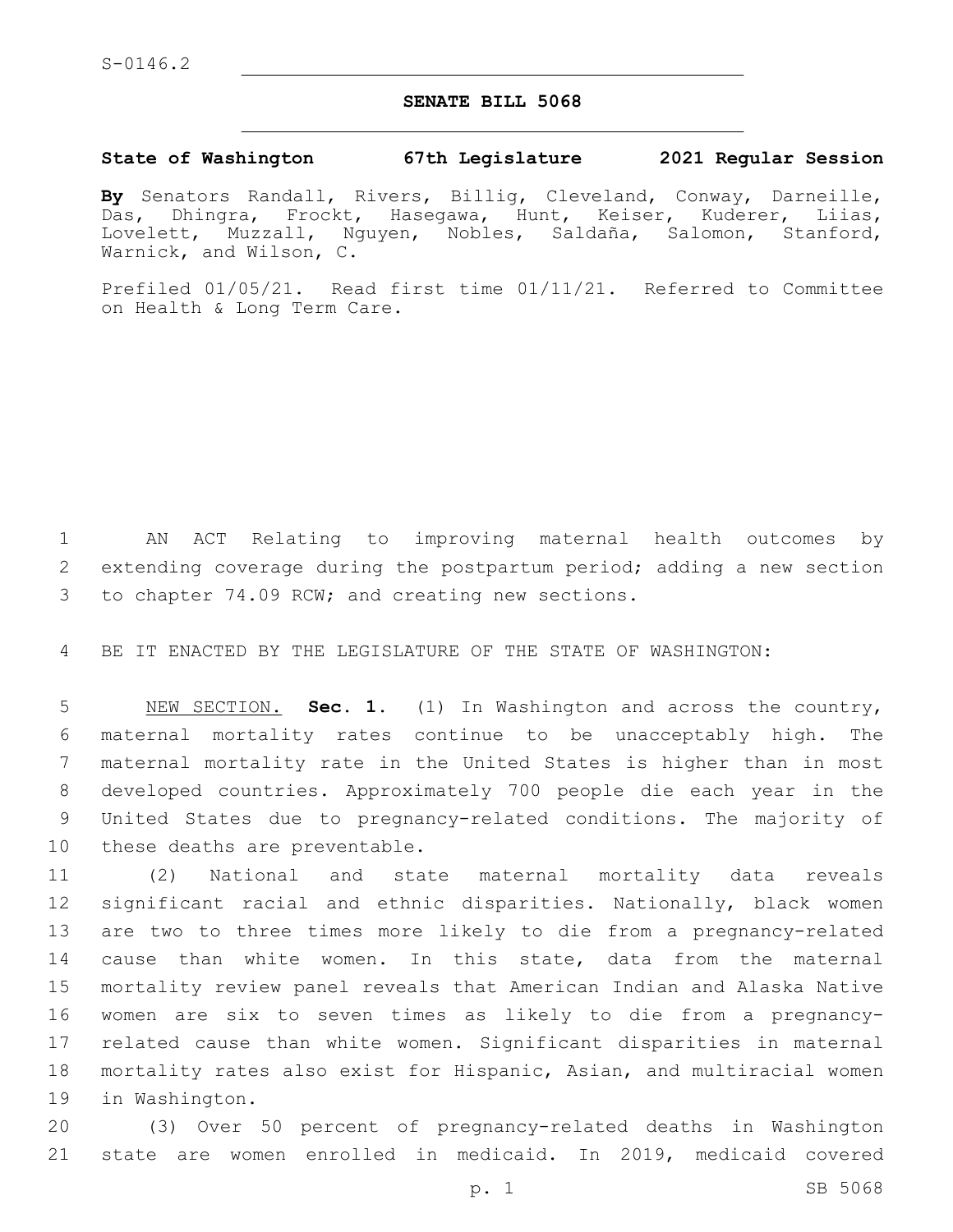almost 37,000 births which is nearly half of the total of nonmilitary 2 births in Washington state.

 (4) The centers for disease control and prevention find pregnancy-related deaths occur up to one year postpartum, and data shows that health needs continue during that entire year. In Washington, nearly one-third of all pregnancy-related deaths and the majority of suicides and accidental overdoses occurred between 43 and 365 days postpartum.8

 (5) The maternal mortality review panel has identified access to health care services and gaps in continuity of care, especially during the postpartum period, as factors that contribute to preventable pregnancy-related deaths. In their October 2019 report to the legislature, the panel recommended ensuring funding and access to postpartum care and support through the first year after pregnancy. The panel also recommended addressing social determinants of health, structural racism, provider biases, and other social inequities to reduce maternal mortality in priority populations.

 (6) Approximately 50,000 people also experience serious complications from childbirth each year, resulting in increased medical costs, longer hospitalization stays, and long-term health 21 effects.

 (7) Postpartum medicaid coverage currently ends 60 days after pregnancy, creating an unsafe gap in coverage. Continuity of care is critical during this vulnerable time, and uninterrupted health care coverage provides birthing parents with access to stable and consistent care. Extending health care coverage through the first year postpartum is one of the best tools for increasing access to care and improving maternal and infant health. A health impact review published by the state board of health found very strong evidence that this policy would decrease inequities by race and ethnicity, immigration status, socioeconomic status, and geography.

 (8) During the public health emergency, a federal maintenance of effort requirement has extended medicaid coverage beyond 60 days postpartum. This extension is critical, with pregnancy-related deaths increasing due to COVID-19. Pregnant women are more likely to be admitted to the intensive care unit and receive invasive ventilation and are at increased risk of death compared to nonpregnant women. The pandemic has also exacerbated the behavioral health challenges normally faced in the pregnancy and postpartum period. It has also highlighted and contributed to increased housing crises. Even outside

p. 2 SB 5068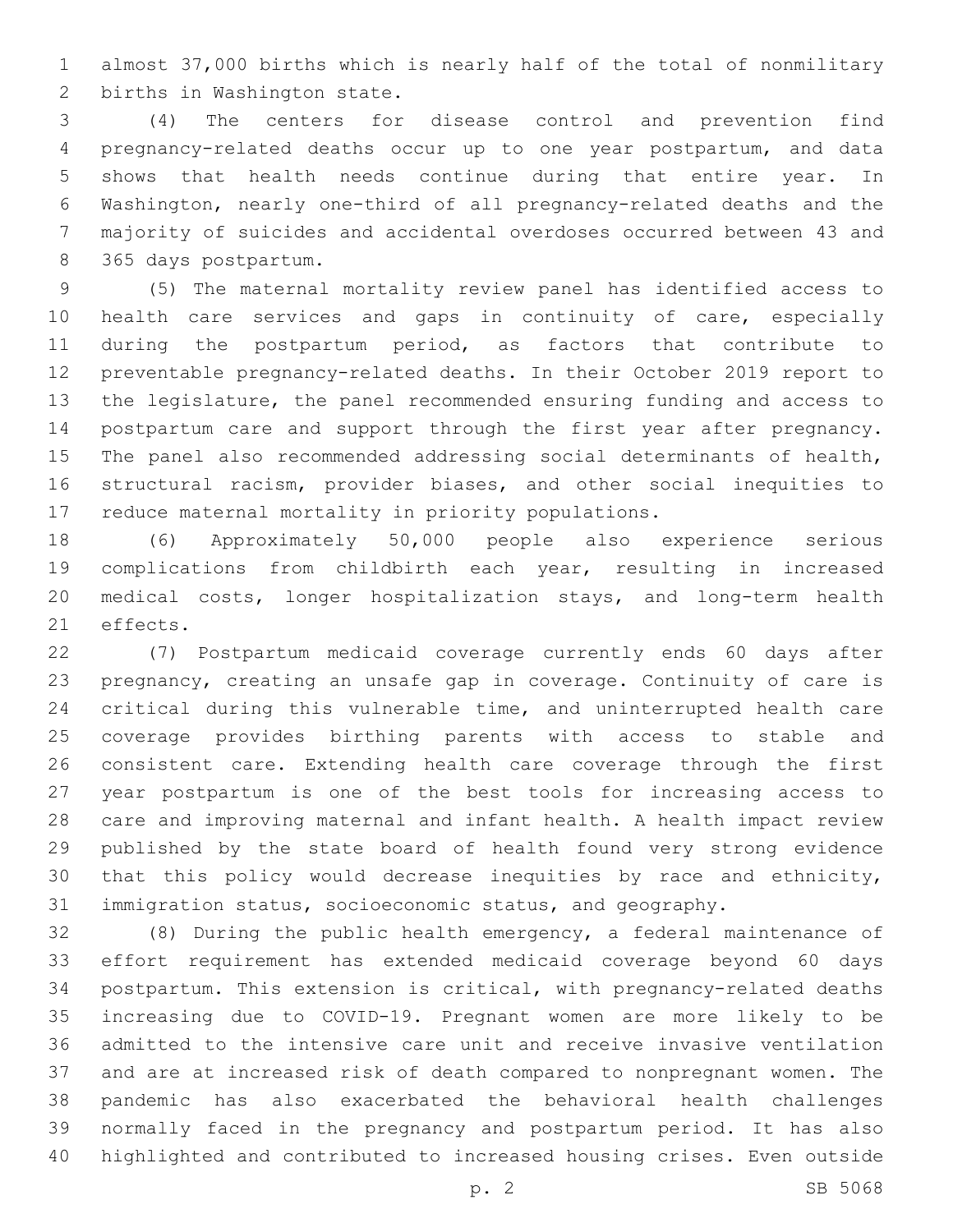of the pandemic, research shows that pregnancy can increase a woman's risk of becoming homeless, and pregnant women face significantly greater health risks while unstably housed. The legislature is committed to continuing coverage for this population beyond the 5 maintenance of effort requirement.

 (9) Pending federal legislation, the helping moms act, would provide federal matching funds to states that provide one year of postpartum coverage under medicaid and the children's health 9 insurance program.

 (10) The legislature therefore intends to extend health care 11 coverage from 60 days to 12 months postpartum.

 NEW SECTION. **Sec. 2.** A new section is added to chapter 74.09 13 RCW to read as follows:

 (1) The authority shall extend health care coverage from 60 days postpartum to one year postpartum for pregnant or postpartum persons who, on or after the expiration date of the federal public health emergency declaration related to COVID-19, are receiving postpartum 18 coverage provided under this chapter.

19 (2) By June 1, 2022, the authority must:

 (a) Provide health care coverage to postpartum persons who reside in Washington state, have countable income equal to or below 193 percent of the federal poverty level, and are not otherwise eligible under Title XIX or Title XXI of the federal social security act; and

 (b) Ensure all persons approved for pregnancy or postpartum coverage at any time are continuously eligible for postpartum coverage for 12 months after the pregnancy ends regardless of whether they experience a change in income during the period of eligibility.

 (3) Health care coverage under this section must be provided during the 12-month period beginning on the last day of the 30 pregnancy.

 (4) The authority shall not provide health care coverage under this section to individuals who are eligible to receive health care coverage under Title XIX or Title XXI of the federal social security act. Health care coverage for these individuals shall be provided by a program that is funded by Title XIX or Title XXI of the federal 36 social security act.

 (5) To ensure continuity of care and maximize the efficiency of the program, the amount and scope of health care services provided to individuals under this section must be the same as that provided to